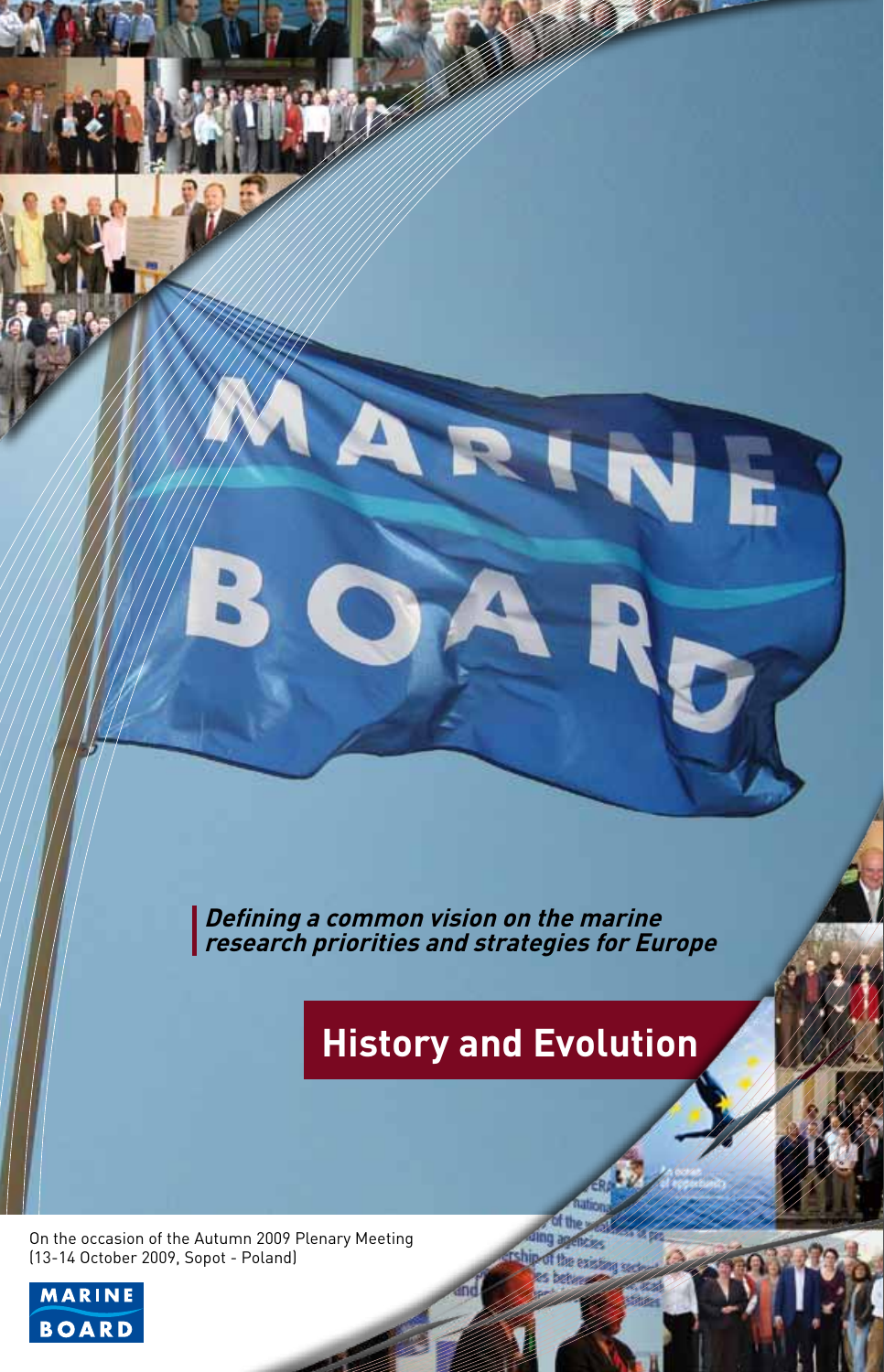## **The Marine Board - A Short History**



**Lars Horn**  (Marine Board Chair: 2006 - present) Director, Research Council of Norway

The Marine Board is a platform of leading European marine research organisations established to promote enhanced cooperation in marine science at a European level. The Marine Board is independent, self funding (through contributions from its Member Organisations) and has its own secretariat located in Ostend, Belgium. The Marine Board operates in partnership with the European Science Foundation (ESF).

**1989 – 1995:** The Marine Board can trace its origins to the **European Committee for Ocean and Polar Sciences** (ECOPS), a forum of leading European marine scientists. ECOPS was established jointly by the ESF and the European Commission (DG Research) in 1989 to identify the "Grand Challenges" in ocean and polar science. During discussions between ECOPS and the directors of Europe's research institutes and funding organisations, these latter organisations, recognising the advantages

of networking, decided to set up their own forum. Discussions on the establishment of this forum began in 1993.

**1995 – 1998:** In 1995, an offer from the European Commission to co-fund a preparatory action under the EU FP MAST Programme, with matching funds from Member Organisations, resulted in the setting up of the **European Marine and Polar Science** (**EMaPS**) **Board.** In 1998, an independent Review of the EMaPS Board led to the establishment of two separate entities, the **European Polar Board** and the **Marine Board.**

**1999-2009:** Since 1999, the Marine Board has evolved into a dynamic, innovative and creative organisation drawing on its membership and the wider marine science community to advance the European marine research and policy agenda and to promote the importance of science and technology in sustainable ocean development and governance. The creation of Expert Working Groups, the publication of Strategic Position Papers, the facilitation of major marine science conferences (e.g. **EurOCEAN Conferences,** 1998, 2000, 2004, 2007) and the publication of the Galway (2004) and Aberdeen (2007) Declarations have all contributed to the development of a European Strategy for Marine and Maritime Research adopted by the European Commission in September 2008. In addition, Marine Board's influential **Navigating the Future Series** (2001, 2003, 2006) provides a broad perspective on the challenges and opportunities facing marine science and technology and the societal issues that need to be addressed.

In 2007, the Marine Board took another leap forward moving its Secretariat from Strasbourg to a maritime location within the aptly named InnovOcean site in city of Ostend (Belgium), courtesy of the Government of Flanders.

**Quo Vadis the next 10 years: A Changed European Landscape?** 

Much has changed on the European marine research landscape since the Marine Board entered the stage in the early 1990s. The EU Framework Programme, including the Ocean of Tomorrow cross-cutting research initiative (2009), has become a major source of funding for collaborative marine research. The European Research Area Networks (ERA-NETs) are playing an important role in bringing together national Marine Research Funding Organisations (e.g. MarinERA, 2004-2009). At a policy level, the European Strategy for Marine and Maritime Research (2008) has been established as the science pillar of the Integrated Maritime Policy for the European Union (2007). In this new landscape, the Marine Board must continually adapt its strategy and *modus operandi* so that it can continue to influence and contribute to this exciting new dawn of marine science and technology.

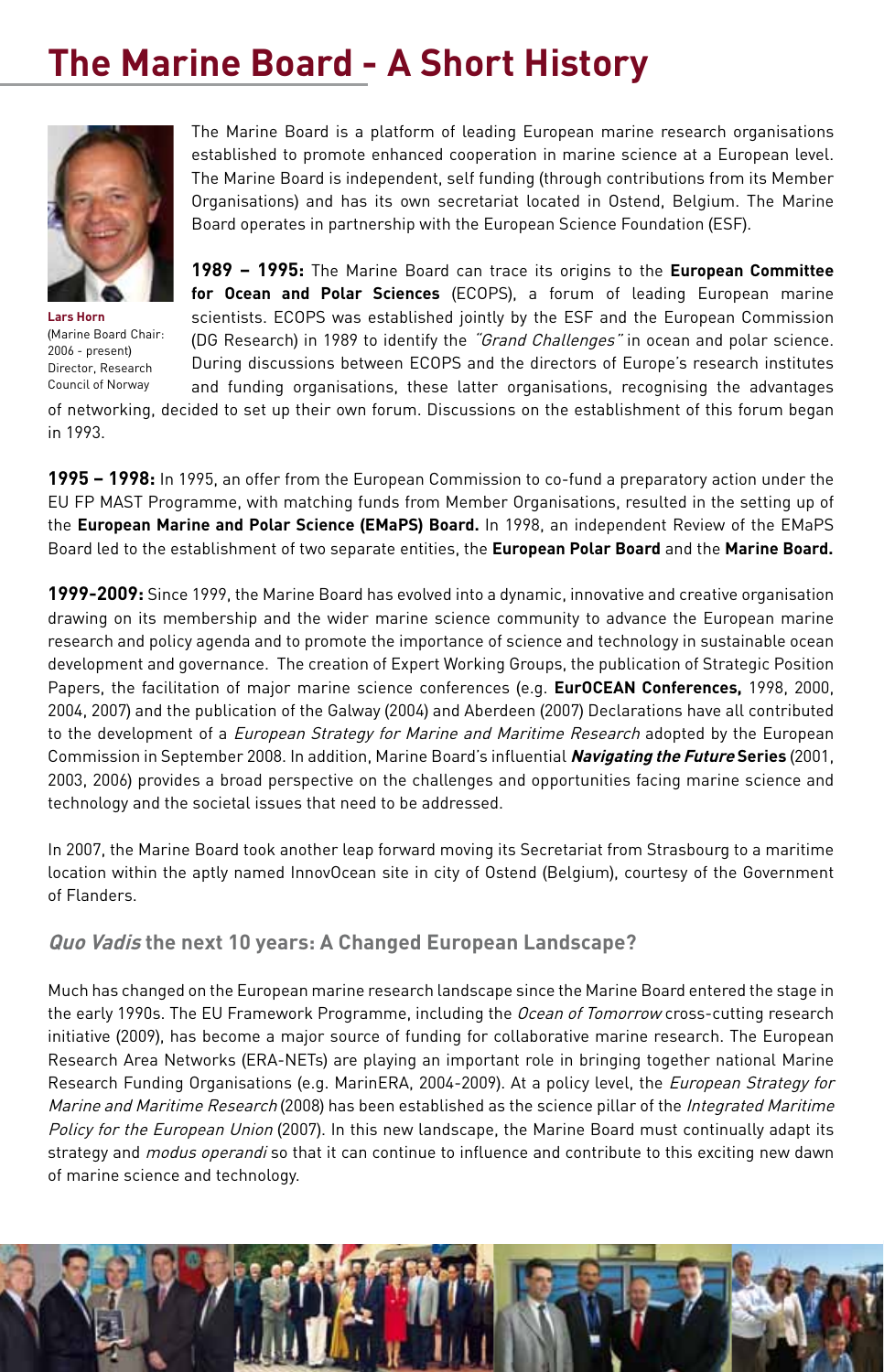

|      | SEAS-ERA (FP7 ERA-NET) approved                            |                                                                                                                           |
|------|------------------------------------------------------------|---------------------------------------------------------------------------------------------------------------------------|
| 2009 | MarinERA completed                                         |                                                                                                                           |
| 2008 | Marine Board-EuroGOOS<br>statement on EMODNET (Marseille)  | European Strategy<br>for Marine & Maritime                                                                                |
|      | 1st Marine Board Forum (Ostend)                            | Research published                                                                                                        |
| 2007 | Marine Board Secretariat moves to Ostend                   | An Integrated Maritime Policy<br>for the European Union published<br>EurOCEAN 2007<br>Aberdeen Declaration                |
| 2006 | Navigating the Future III                                  |                                                                                                                           |
| 2005 | 2 <sup>nd</sup> Periodic Review                            | Marine Board withdraw<br>from mentoring role in ERVO                                                                      |
| 2004 | MarinERA (FP6 ERA-NET) commences                           | EurOCEAN 2004<br>Galway Declaration                                                                                       |
| 2003 | Navigating the Future II                                   |                                                                                                                           |
| 2002 |                                                            |                                                                                                                           |
| 2001 | Navigating the Future<br>Series established                |                                                                                                                           |
| 2000 |                                                            | EurOCEAN 2000 (Hamburg)                                                                                                   |
| 1999 | <b>European Polar Board</b><br>1999 - present              | European Research<br>Vessel Operators (ERVO) established<br><u>Marine Board</u>                                           |
| 1998 | 1" Periodic Review                                         | EurOCEAN 1998 (Lisbon)                                                                                                    |
| 1997 |                                                            | EMaPS launch Marine Biodiversity initiative                                                                               |
| 1996 |                                                            |                                                                                                                           |
| 1995 | ECOPS<br>disbanded                                         | EMaPS launch Ocean Drilling initiative<br>EMaPS formally launched (Paris)<br>with joint Secretariat located in Strasbourg |
| 1994 | <b>ECOPS Conference</b><br>"The Grand Challenges" (Bremen) | Recruitment of Marine and Polar Secretaries<br>supported by MO contributions and EU FP (MAST) grant-aid (1995-97)         |
| 1993 |                                                            | Proposal to establish EMaP Secretariat                                                                                    |
| 1992 | ECOPS 1st Open Meeting<br>(Obernai)                        |                                                                                                                           |
| 1989 | ECOPS established by EC<br>(DG Research) and ESF           |                                                                                                                           |

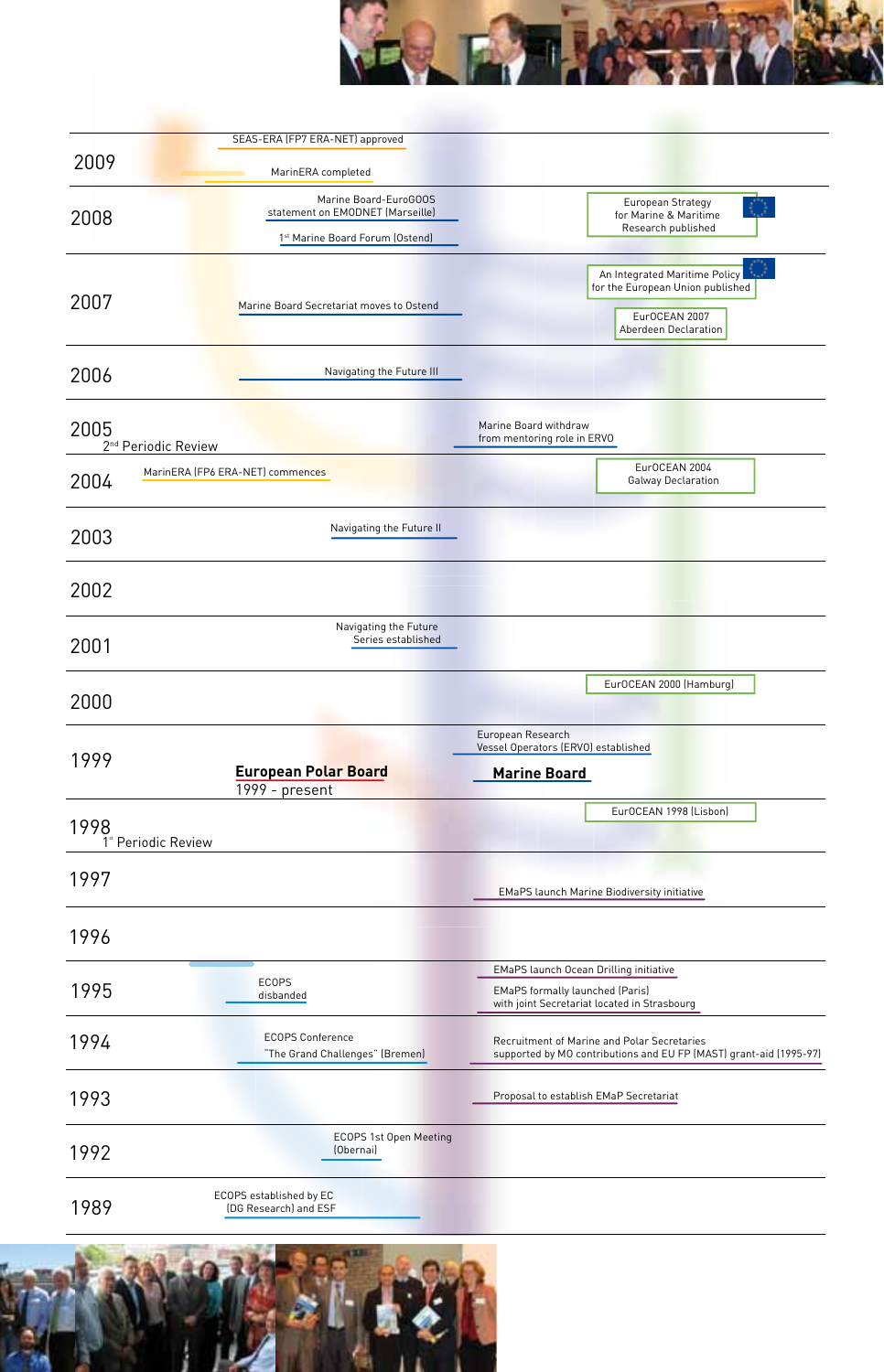

I was honoured when asked to be the first chairperson of the European Marine and Polar Science (EMaPS) Board in 1995. This was an exciting period as we were working on the emergence of a unified European Marine R&D strategy and agreeing a common vision. I have been following with great interest the evolution since this initial impulse and am greatly heartened by the successes achieved by the EMaPS and the Marine Board.

**Daniel Cadet** (Chair: 1995-1999) Deputy-Director, INSU, France. Vice-President External Affairs, Technical Directorate ALSTOM Transport

One of the major contributions of the Marine Board has been the Navigating the Future (Perspectives on Marine Science & Technology in Europe) Series (2001, 2003, 2006). In reviewing emerging marine science and science based opportunities and addressing societal challenges, Navigating the Future provides a strategic vision for both researchers and science policy makers.



**Quotations** 

**Fauzi Mantoura** (Chair: 1999 – 2002) Director, Plymouth Marine Laboratory,representing the Natural Environment Research Council, UK. Director, Oceanographic Observatory in Villefranche-sur-Mer University of Pierre & Marie Curie, Paris



The success of the Marine Board has always depended critically on the commitment and intellectual contributions of its Member Organisations. They have always given generously of their time to this task and were deeply convinced that the ocean deserves much more attention in view of its importance for humankind and that ocean knowledge is critical to the future of Europe.

**Jean-François Minster** (Chair: 2002-2006) Director, Ifremer, France. Senior Vice President, Scientific Development, Total S.A.

It has been a challenging, pioneering and rewarding task to have been involved in the formative years of the EMaPS and the Marine Board and I am very proud of what we have achieved and contributed to building up a marine research area for Europe.



**Laurent d'Ozouville** (Executive Scientific Secretary: 1994- 2001) Director, European Centre for Information on Marine Science and Technology (Lisbon, Portugal) (2001-2008) Retired 2009



The Marine Board, acting as a voice for the marine scientific community, has made a major contribution to the development of the European Strategy for Marine and Maritime Research (2008), a central pillar of the Integrated Maritime Policy for the European Union (2007), and has laid a strong foundation for a European Marine Research Area*.* 

**Niamh Connolly** (Executive Scientific Secretary 2002 - 2009). Associate Vice Provost, Nanyang Technological University, Singapore

## **Secretariat**



**Marine Board Secretariat** team (from left to right): Maud Evrard, Jan-Bart Calewaert, Dina Eparkhina, Aurélien Carbonnière and Niall McDonough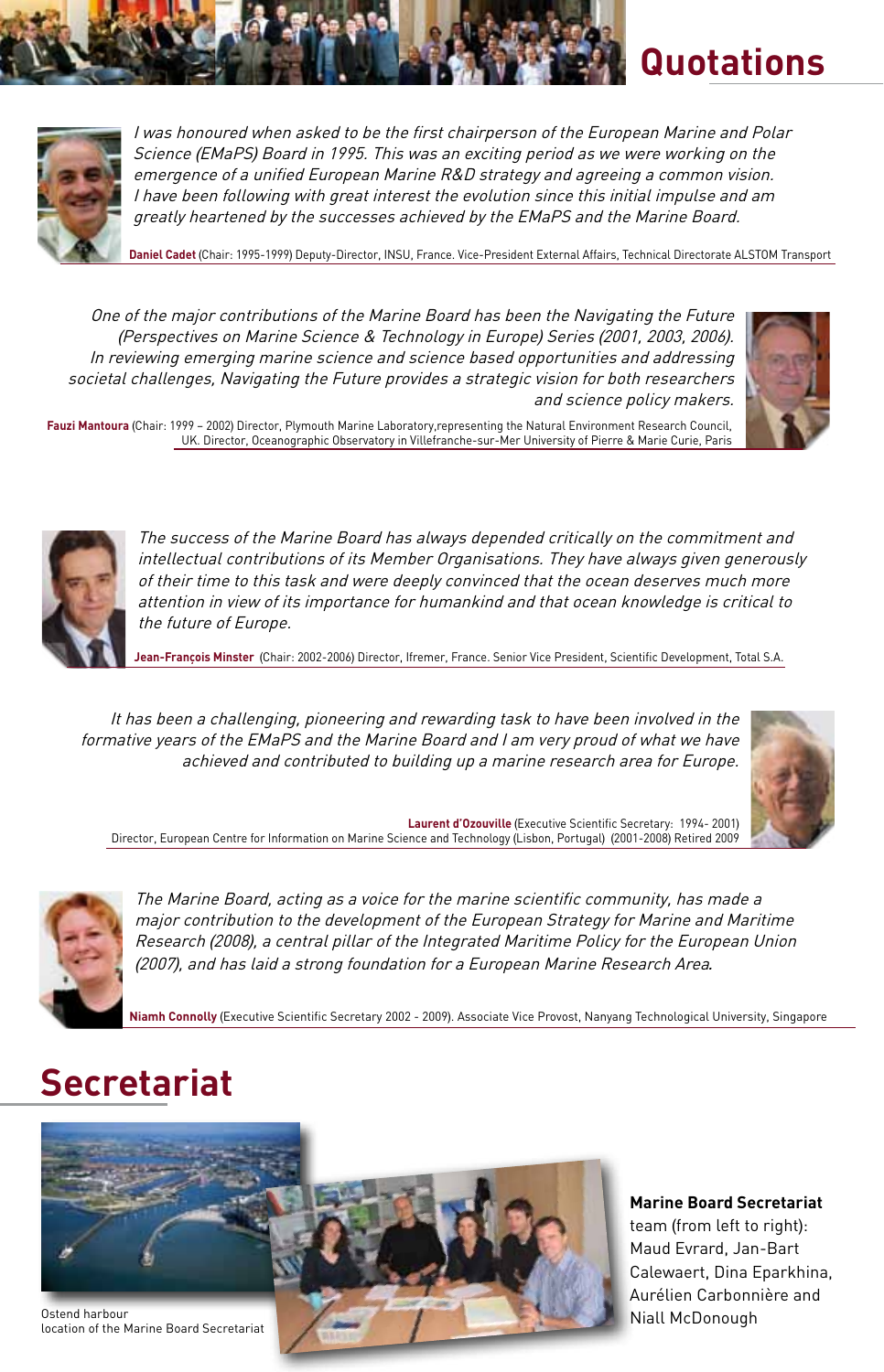## **Publications**

**Marine Board Position Papers**

- 13. The Effects of Anthropogenic Sounds on Marine Mammals (June 2008)
- 12. Remote Sensing of Shelf Sea Ecosystems (February 2008)
- 11. Marine Board Responses to the EC's Green Papers on: Maritime Policy, and the ERA (November 2007)
- 10. European Ocean Research Fleets Towards a Common Strategy and Enhanced Use (March 2007)
- 9. Impacts of Climate Change on the European Marine and Coastal Environment Ecosystems Approach (March 2007)
- 8 . Navigating the Future III (November 2006)
- 7. Modelling in Coastal and Shelf Seas European Challenges (June 2005)
- 6. Navigating the Future II (March 2003)
- 5. Integrating Marine Science in Europe (November 2002)
- 4 . Marine Biotechnology A European Strategy for Marine Biotechnology (December 2001)
- 3. Navigating the Future Towards a European Marine Research Area (March 2001)
- 2. Towards a European Marine Research Area (December 2000)
- 1. Establishing a Framework for the Implementation of Marine Biodiversity Research in Europe (May 2000)

#### **Vision Documents:**

• Marine Board- EuroGOOS Vision Document on EMODNET (September 2008)

#### **Marine Board Fora:**

• 1st Marine Board Forum Marine Data Challenges from Observation to Information (15 May 2008, Ostend). Forum Proceedings

#### **Annual Reports/ Annual Activity Reports**

- Marine Board-ESF Annual Activity Report 2008
- Marine Board-ESF Annual Report 2007

#### **EMaPS Reports:**

- A European Science Plan on Marine Biodiversity (April 1998)
- European Initiatives in Science and Technology for Deep-sea Coring and Drilling (June 1997)
- EMaPS Annual Report 1997
- A Further Step in the Coordination of Marine and Polar Science in Europe (September 1995)

#### **Other Publications:**

- EurOCEAN 2007 (22 June 2007, Aberdeen). Conference Report and Aberdeen Declaration Editors: O'Sullivan, G., Angell-Hansen, K., Connolly, N. Marine Institute, Ireland (2007)
- Investigating Life in Extreme Environments A European Perspective Joint Marine Board - ESF Report. Editor: Nicolas Walter (2007)
- EurOCEAN 2004 European Conference on Marine Science & Ocean Technology (10-13 May 2004, Galway). Conference Proceedings. Editors: Cieślikiewicz, W., Connolly, N., Ollier G. & O'Sullivan G. Office for Official Publications of the European Communities (2007)
- EurOCEAN 2004. Rapporteurs' Report and Galway Declaration Editors: O'Sullivan, G., Connolly, N.,Ollier, G. Marine Institute, Ireland (2004)
- Transdisciplinary Euroconference on Coastal Management Research (6-10 December 1997, San Feliu). Conference Report and Extended Abstracts. Editor: Dronkers, J. (1997)
- Mediterranean forecasting: Grand Challenges for European Cooperation in Forecasting the Behaviour and Characteristics of the Oceans (21 – 26 October 1995, La Londe Les Maures) Conference proceedings (1995)